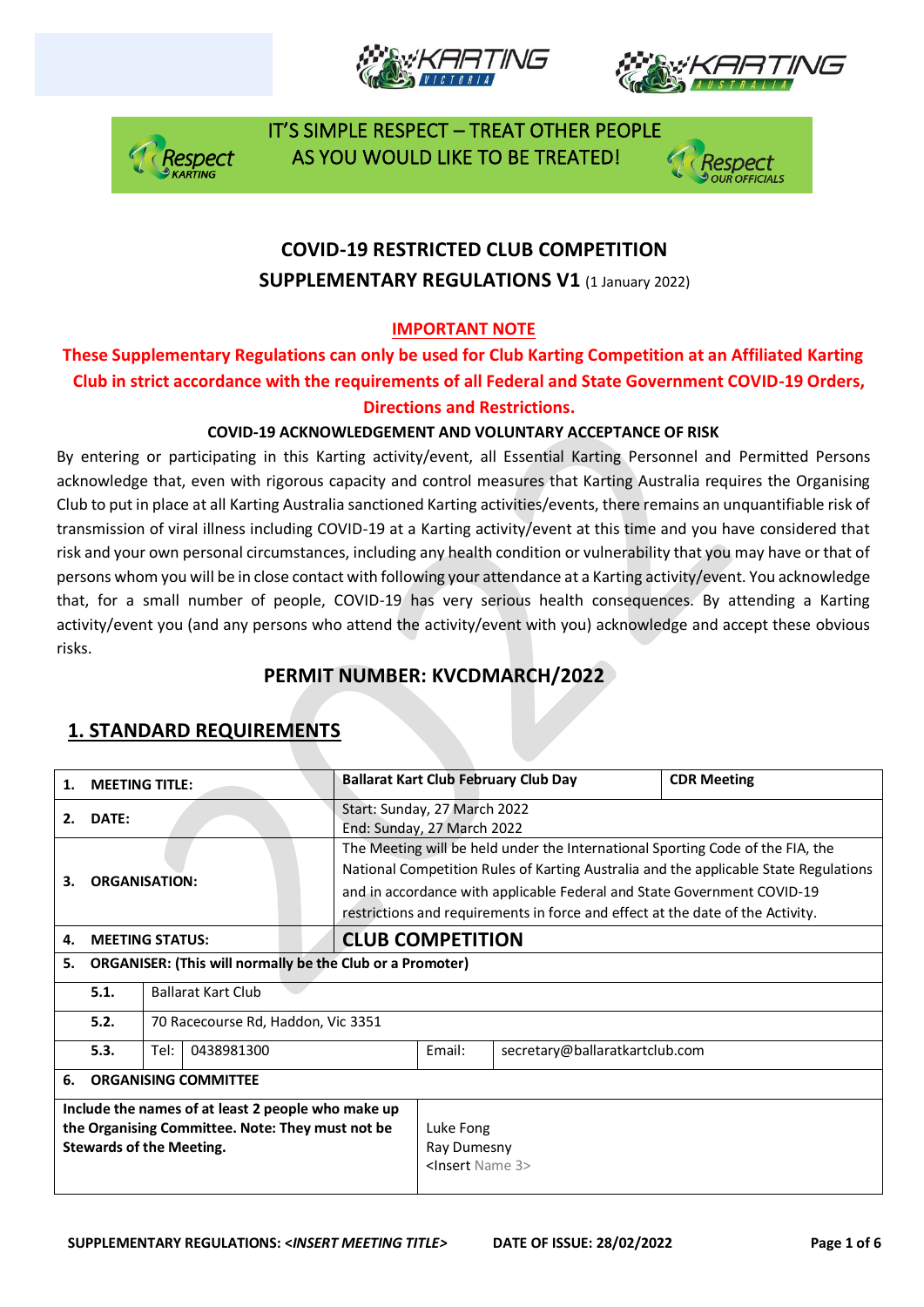







| 7. ESSENTIAL OFFICIALS (Ref: General Rules Chapter 7 Rule 4 - "Essential Officials")                                                                     |                                        |                |  |  |
|----------------------------------------------------------------------------------------------------------------------------------------------------------|----------------------------------------|----------------|--|--|
| <b>Stewards of The Meeting</b><br>Note: Chief Steward Must be Grade 3 or Higher                                                                          | Anthony Taylor (Chief Steward)         |                |  |  |
| Clerk of the Course                                                                                                                                      | Paul Feely                             |                |  |  |
| Note: Up to 35 Entries May be Grade 4 or Higher. More than 35 Entries* Must be Grade 3 or Higher<br>* See General Rules Chapter 7 Rule 4 Guidance Note 2 |                                        |                |  |  |
| Chief Scrutineer: May be Grade 4 or Higher                                                                                                               | Mal Mason                              |                |  |  |
| Chief Timekeeper:                                                                                                                                        | Peta Barrie                            |                |  |  |
| <b>Emergency and Medical Services:</b>                                                                                                                   | Mitch Arrow/Andrew Matheson            |                |  |  |
| <b>OTHER OFFICIALS</b><br>8.                                                                                                                             |                                        |                |  |  |
| <b>Assistant Clerk Of The Course:</b>                                                                                                                    | <b>Mitch Arrow</b>                     | Daniel Findlay |  |  |
| Starter                                                                                                                                                  | Paul Feely                             |                |  |  |
| <b>Scales Marshal</b>                                                                                                                                    | <b>Mitch Arrow</b>                     |                |  |  |
| <b>Grid Marshal</b>                                                                                                                                      | <b>Noel Hocking</b>                    |                |  |  |
| Secretary of the Meeting                                                                                                                                 | <b>Bill West</b>                       |                |  |  |
| <b>CIRCUIT DETAILS</b><br>9.                                                                                                                             |                                        |                |  |  |
| <b>Circuit Name:</b>                                                                                                                                     | <b>Haddon Park Raceway</b>             |                |  |  |
| <b>Circuit Address:</b>                                                                                                                                  | 70 Racecourse Rd, Haddon, Vc           |                |  |  |
| <b>Track Length:</b>                                                                                                                                     | 675 Metres                             |                |  |  |
| <b>Direction Of Racing:</b>                                                                                                                              | Anti Clockwise                         |                |  |  |
| <b>Track Density:</b>                                                                                                                                    | 24                                     |                |  |  |
| <b>Notice Board:</b>                                                                                                                                     | Outside clubrooms and rear of out grid |                |  |  |
| <b>Stewards Office:</b>                                                                                                                                  | Rear of toilet block                   |                |  |  |
| <b>Mechanical Breakdown Lane:</b>                                                                                                                        | Will Not be in use at this Meeting.    |                |  |  |
| Parc Fermé:                                                                                                                                              | Rear of tech shed                      |                |  |  |

## **2. ADMINISTRATION**

| 1. |                           | Anyone that holds a KA karting licence may compete at club events                        |  |  |
|----|---------------------------|------------------------------------------------------------------------------------------|--|--|
| 2. |                           | The Club must maintain a register of all permitted persons who enter the Circuit for the |  |  |
|    |                           | Event.                                                                                   |  |  |
| З. |                           | The number of entries in the Event is strictly limited by Government Directions/Orders.  |  |  |
|    |                           | Pre-entry for the Event is essential. There will be NO ENTRIES ACCEPTED ON THE DAY.      |  |  |
| 4. |                           | The Competition Groups listed below are permitted to compete at this Meeting.            |  |  |
|    | <b>COMPETITION GROUPS</b> | Competition Group names as listed in the 2022 Australian Karting Manual Competition      |  |  |
|    |                           | Rules Chapter 5 Rule 7 must be used.                                                     |  |  |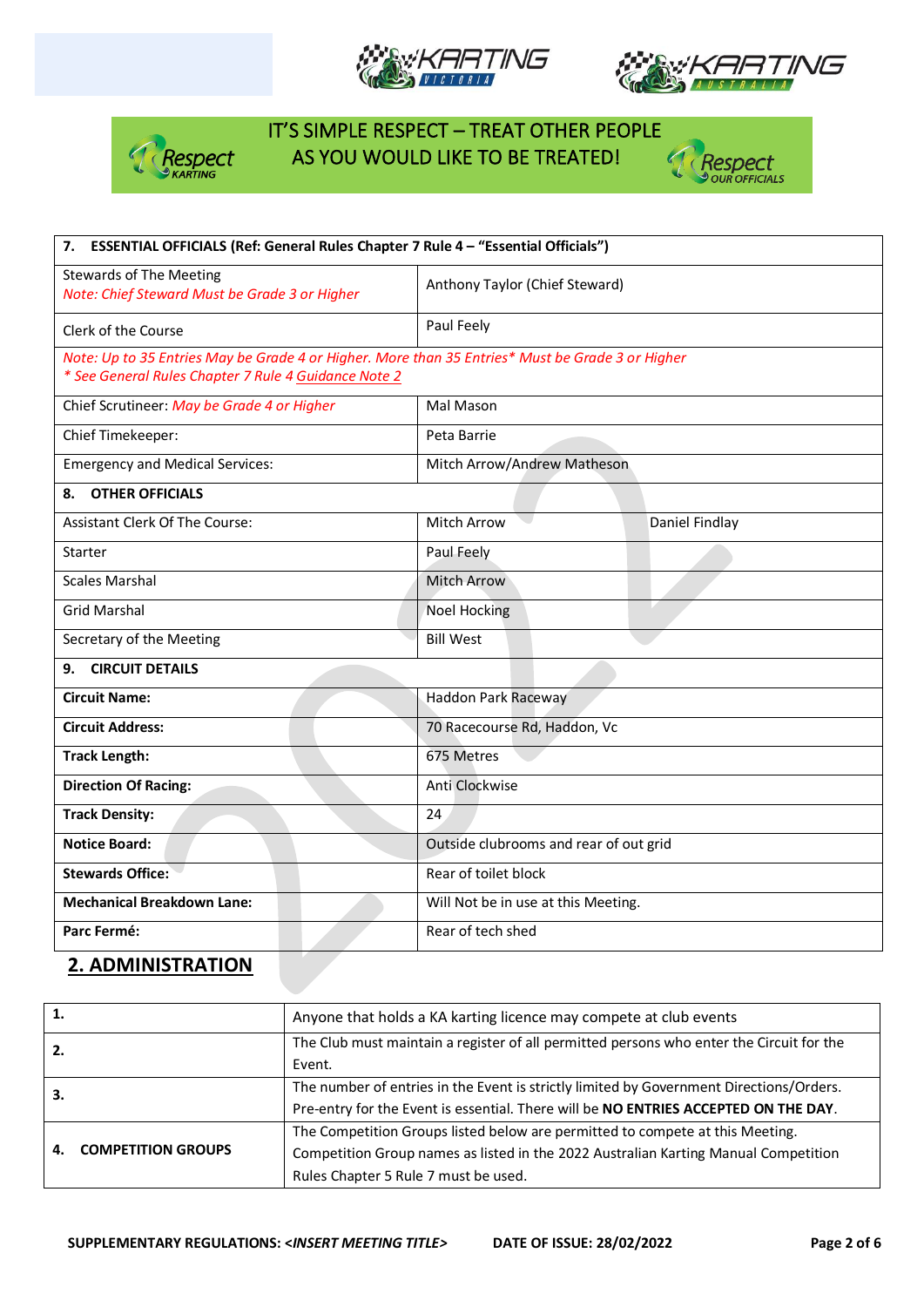







|                                                                                                                  |                                                                        | See the Important Notes for Clubs About 4SS Racing (Class Rules, Chapter 20)                                                          |     |                                                                         |                                                                                                                          |  |  |  |  |
|------------------------------------------------------------------------------------------------------------------|------------------------------------------------------------------------|---------------------------------------------------------------------------------------------------------------------------------------|-----|-------------------------------------------------------------------------|--------------------------------------------------------------------------------------------------------------------------|--|--|--|--|
| <b>Competition Group</b>                                                                                         |                                                                        | <b>Eligible Classes for each Competition Group</b>                                                                                    |     |                                                                         |                                                                                                                          |  |  |  |  |
| Cadet                                                                                                            | Cadet 9                                                                | Cadet 12                                                                                                                              |     | <b>NOTE: Cadet 9 and Cadet 4SS MUST be</b><br>arranged behind Cadet 12. |                                                                                                                          |  |  |  |  |
| <b>Junior (Lower Performance)</b>                                                                                |                                                                        | KA4                                                                                                                                   |     |                                                                         |                                                                                                                          |  |  |  |  |
| <b>Junior (Higher Performance)</b>                                                                               |                                                                        | KA3                                                                                                                                   |     |                                                                         |                                                                                                                          |  |  |  |  |
| <b>Senior 4 Stroke</b>                                                                                           |                                                                        | 4SS Senior                                                                                                                            |     |                                                                         |                                                                                                                          |  |  |  |  |
| <b>Senior (Lower Performance)</b>                                                                                |                                                                        |                                                                                                                                       | KA3 |                                                                         | Vic Combined                                                                                                             |  |  |  |  |
| <b>Senior TaG</b>                                                                                                |                                                                        | <b>TaG 125</b>                                                                                                                        |     |                                                                         |                                                                                                                          |  |  |  |  |
| <b>Open Performance</b>                                                                                          |                                                                        |                                                                                                                                       |     |                                                                         |                                                                                                                          |  |  |  |  |
| (2) groups.<br>5. ENTRIES                                                                                        |                                                                        |                                                                                                                                       |     |                                                                         | Should any Competition Group reach 80% of the Track Density, the Classes in that Competition Group may be split into two |  |  |  |  |
|                                                                                                                  |                                                                        |                                                                                                                                       |     |                                                                         |                                                                                                                          |  |  |  |  |
| 2.1 ENTRIES OPEN:                                                                                                |                                                                        | <lnsert time=""> 1/03/2022</lnsert>                                                                                                   |     |                                                                         |                                                                                                                          |  |  |  |  |
| 2.2 ENTRIES CLOSE:                                                                                               |                                                                        | A minimum of one (1) day prior to the commencement of the Meeting 11.59 25/03/2022                                                    |     |                                                                         |                                                                                                                          |  |  |  |  |
|                                                                                                                  |                                                                        | <b>NO LATE ENTRIES ACCEPTED.</b>                                                                                                      |     |                                                                         |                                                                                                                          |  |  |  |  |
|                                                                                                                  |                                                                        |                                                                                                                                       |     |                                                                         |                                                                                                                          |  |  |  |  |
| <b>ENTRY FEE</b><br>6.                                                                                           |                                                                        |                                                                                                                                       |     |                                                                         |                                                                                                                          |  |  |  |  |
| 3.1 The Entry Fee for each Competition Group at this Meeting including GST including the TDF levy is as follows: |                                                                        |                                                                                                                                       |     |                                                                         |                                                                                                                          |  |  |  |  |
| <b>Competition Group Name</b>                                                                                    | <b>Entry Fee</b>                                                       |                                                                                                                                       |     |                                                                         |                                                                                                                          |  |  |  |  |
| All Groups (Ballarat members)                                                                                    |                                                                        | \$40                                                                                                                                  |     |                                                                         |                                                                                                                          |  |  |  |  |
| All Groups (Non members)                                                                                         |                                                                        | 45                                                                                                                                    |     |                                                                         |                                                                                                                          |  |  |  |  |
| 7. ENTRY PROCEDURE                                                                                               |                                                                        |                                                                                                                                       |     |                                                                         |                                                                                                                          |  |  |  |  |
|                                                                                                                  | 4.1 Each Entry for this Meeting must be made using the CMS as follows: |                                                                                                                                       |     |                                                                         |                                                                                                                          |  |  |  |  |
| Log on to your driver information via http://www.karting.net.au/                                                 |                                                                        |                                                                                                                                       |     |                                                                         |                                                                                                                          |  |  |  |  |
|                                                                                                                  | • Click on the licence and entries icon (top centre of the screen)     |                                                                                                                                       |     |                                                                         |                                                                                                                          |  |  |  |  |
| Click on the "Enter a Race Meeting" icon                                                                         |                                                                        |                                                                                                                                       |     |                                                                         |                                                                                                                          |  |  |  |  |
| Enter your log on details<br>٠                                                                                   |                                                                        |                                                                                                                                       |     |                                                                         |                                                                                                                          |  |  |  |  |
| Under 'My Details' functions, choose 'Pre Enter Race Meeting'                                                    |                                                                        |                                                                                                                                       |     |                                                                         |                                                                                                                          |  |  |  |  |
| Choose the State in which the Meeting is being held                                                              |                                                                        |                                                                                                                                       |     |                                                                         |                                                                                                                          |  |  |  |  |
| Choose the Club who is the Organiser of the Meeting                                                              |                                                                        |                                                                                                                                       |     |                                                                         |                                                                                                                          |  |  |  |  |
| 4.2 Payment of the Entry Fee can be made as follows:                                                             |                                                                        |                                                                                                                                       |     |                                                                         |                                                                                                                          |  |  |  |  |
| Credit card Payments can be made via CMS using SecurePay ONLY                                                    |                                                                        |                                                                                                                                       |     |                                                                         |                                                                                                                          |  |  |  |  |
| <b>MINIMUM ENTRIES</b><br>8.                                                                                     |                                                                        |                                                                                                                                       |     |                                                                         |                                                                                                                          |  |  |  |  |
| 5.1 4 is the minimum number of pre-entries which must be received for each Competition Group.                    |                                                                        |                                                                                                                                       |     |                                                                         |                                                                                                                          |  |  |  |  |
|                                                                                                                  |                                                                        | 5.2 If insufficient entries are received for a Competition Group to form in its own right, the Competition Group must be consolidated |     |                                                                         |                                                                                                                          |  |  |  |  |
| in accordance with the Competition Rules Chapter $1 -$ Rule 9.                                                   |                                                                        |                                                                                                                                       |     |                                                                         |                                                                                                                          |  |  |  |  |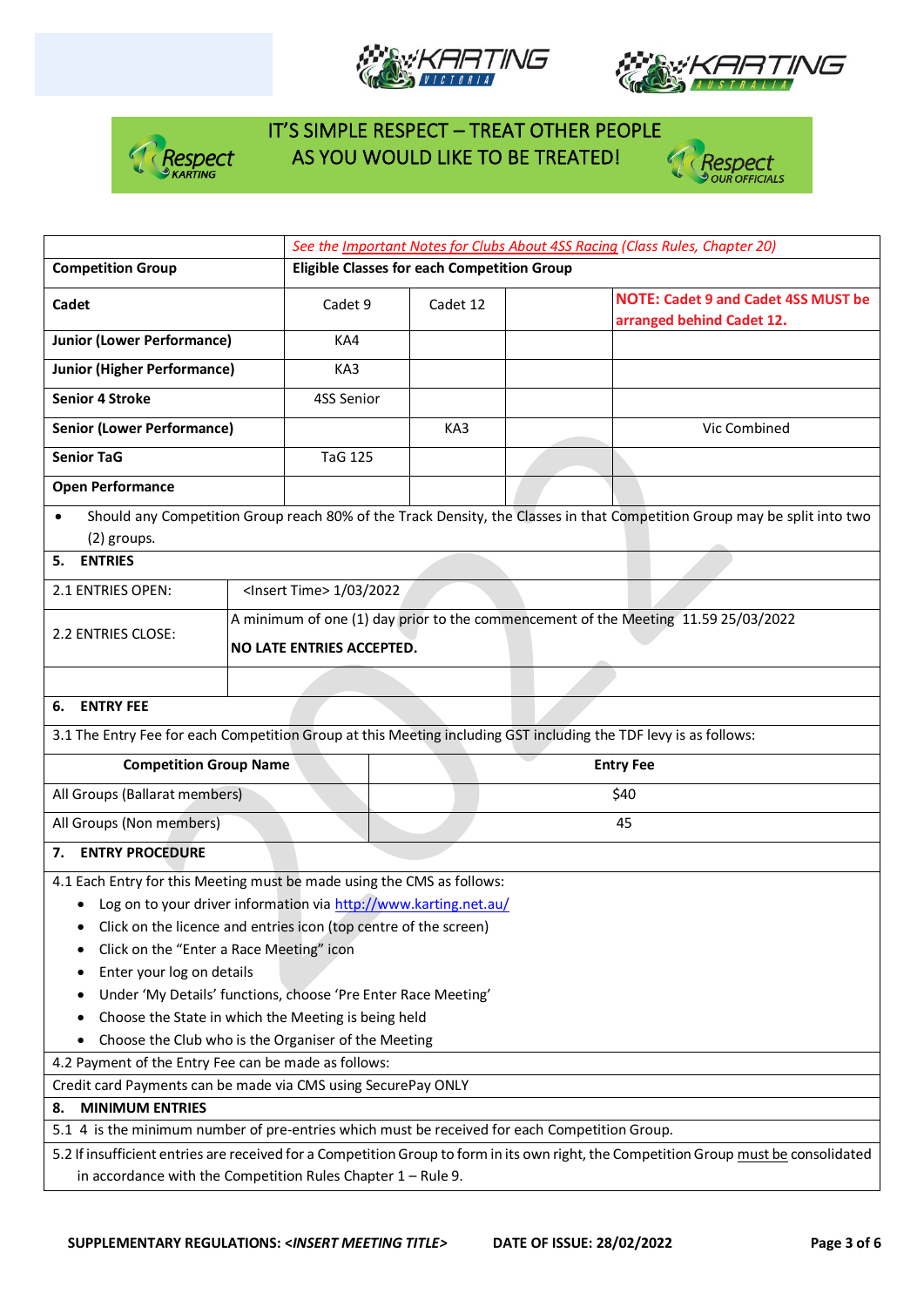







#### **9. BRING A MATE SESSION**

6.1 A "Bring a Mate" session Will be conducted at this Meeting.

#### **10. TEAMS COMPETITION**

7.1 Teams Competition Will Not be conducted at this Meeting.

## **3. SPECIFIC COVID-19 RESTRICTION AND MITIGATION REQUIREMENTS**

#### **COVIDSafe ACTION PLAN** (When required at law) The Club has completed a COVIDSafe Action Plan and submitted it to the relevant State Government Department. All actions identified as being required to be done to create a COVIDSafe Event and Club facility must be carried out prior to and during the Event. **1. PERMITTED AND NON-PERMITTED PERSONS 1.1. No person who has symptoms consistent with COVID-19 (this includes any fever, respiratory symptoms, shortness of breath, sore throat, cough, lack of smell or fatigue) is permitted to attend the Circuit or participate in the Event. 1.2. Any person who starts to feel unwell or to exhibit symptoms of COVID-19 during the Event must immediately avoid contact with all persons at the Circuit and MUST IMMEDIATELY LEAVE the Circuit. 2.** Note – The number chosen in 2.1 must not exceed the maximum number of people permitted to gather under State Public Health Authority Orders/Directions/Regulations. **SOCIAL DISTANCING AND DENSITY REQUIRMENTS 2.1. 2.2.** Government prescribed Social Distancing measures must always be observed. **2.3.** The use by Permitted Persons of any indoor facilities is strictly limited by the Density Quotient of the room as included in the Club's COVIDSafe Action Plan. **2.4.** Food service provided at the Event must fully comply with all State Public Health Authority Orders/Directions/Regulations. • Hand Hygiene must be available at all food service outlets. • Regular cleaning in accordance with the Club's COVIDSafe Action Plan MUST be carried out throughout the Event. **3. Check In Requirements 3.1 All Attendees MUST complete the compulsory State Government issued QR Code Check-In upon arrival at the venue if required by the State or Federal Government. 4. HYGIENE FACILITIES - TOILET/WASHROOM FACILITIES and HAND SANITISER 4.1** The Club is required to provide facilities to ensure general and sensible hygiene practices are maintained. **4.2** Toilet and washroom facilities at the Circuit must be open and available for use. **4.3** Washroom facilities must be properly equipped with liquid soap, running water and either air hand driers or paper towels. • The toilets and washroom facilities must be cleaned at least once during the day or as otherwise required in accordance with the Club's COVIDSafe Action Plan **4.4** It is strongly recommended that Essential Karting Personnel and Permitted Persons bring their own supply of hand sanitiser for use in accordance with government recommendations in addition to hand sanitiser that is supplied by the Club.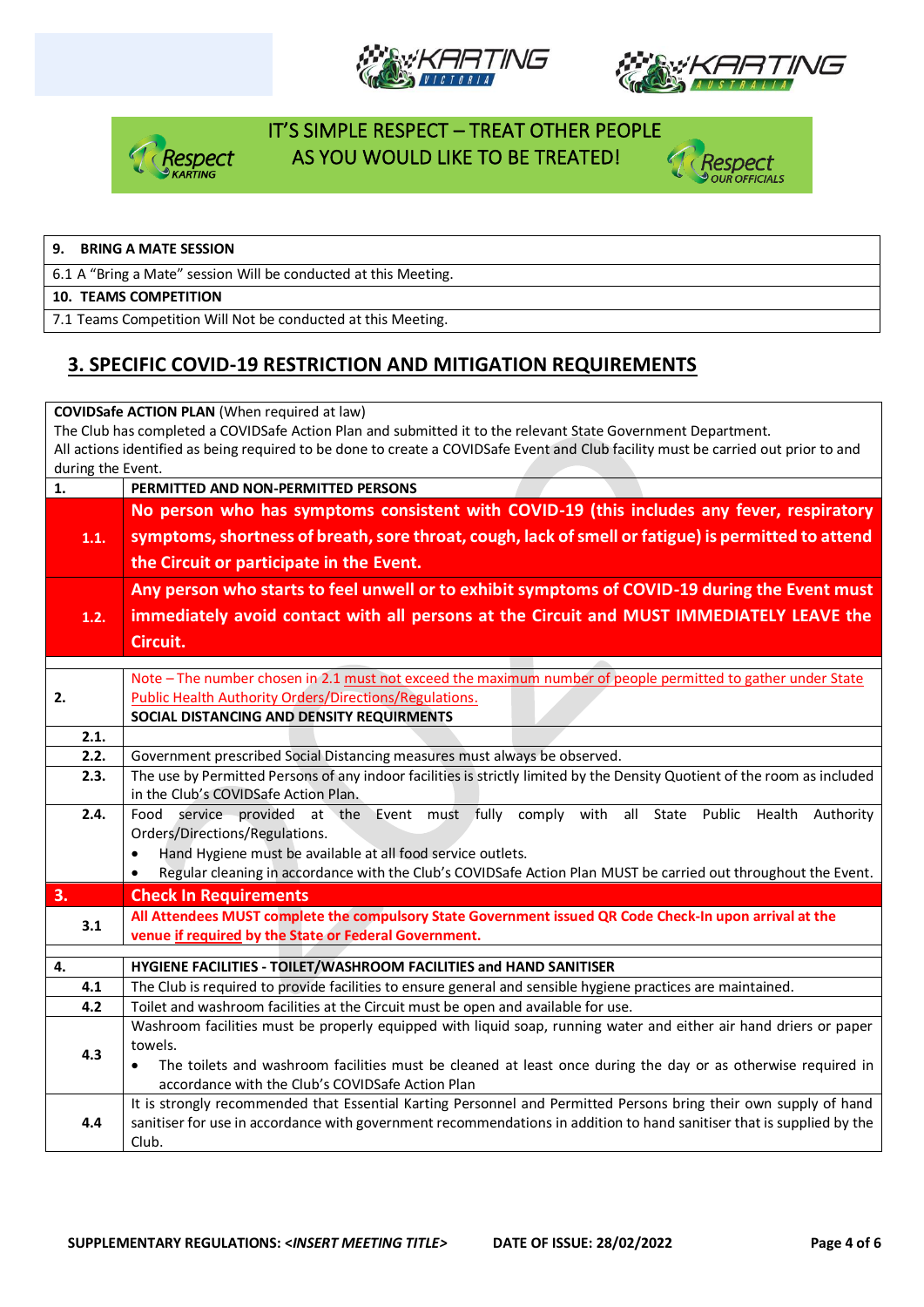







# **4. COMPETITION**

| 1.<br><b>FORMAT OF RACING - CLUB COMPETITION GROUPS</b> |                                                                                                                                                    |                                                                                                  |              |          |                                                                                                              |   |  |  |  |
|---------------------------------------------------------|----------------------------------------------------------------------------------------------------------------------------------------------------|--------------------------------------------------------------------------------------------------|--------------|----------|--------------------------------------------------------------------------------------------------------------|---|--|--|--|
| 1.1                                                     | <b>Practice</b>                                                                                                                                    | 4 Practice session/s of 10 minutes will be held.                                                 |              |          |                                                                                                              |   |  |  |  |
| 1.2                                                     | Qualifying                                                                                                                                         | There Will Not be Timed Qualifying at this Event.                                                |              |          |                                                                                                              |   |  |  |  |
|                                                         |                                                                                                                                                    |                                                                                                  |              |          |                                                                                                              |   |  |  |  |
| 1.3                                                     | <b>Heats &amp; Final</b>                                                                                                                           | The system of gridding will be in accordance with State Regulations - Club Competition Format 17 |              |          |                                                                                                              |   |  |  |  |
| <b>DISTANCES</b><br>2.                                  |                                                                                                                                                    |                                                                                                  |              |          |                                                                                                              |   |  |  |  |
| Heat 1                                                  |                                                                                                                                                    | 8                                                                                                | Heat 2       | 8        | Heat 3                                                                                                       | 8 |  |  |  |
|                                                         |                                                                                                                                                    |                                                                                                  | <b>Final</b> | 10       |                                                                                                              |   |  |  |  |
| 3.                                                      | <b>ACCESS TO CIRCUIT</b>                                                                                                                           |                                                                                                  |              |          |                                                                                                              |   |  |  |  |
| 3.1                                                     |                                                                                                                                                    | Competitors will be permitted to enter the Circuit from 8:00am on 27/03/2022                     |              |          |                                                                                                              |   |  |  |  |
| 4.                                                      | <b>DRIVERS BRIEFING</b>                                                                                                                            |                                                                                                  |              |          |                                                                                                              |   |  |  |  |
| 4.1                                                     |                                                                                                                                                    | questions should be directed to the Chief Steward prior to the start of Competition.             |              |          | Drivers Briefing notes will be advised in an electronic format OR over the PA system to all Competitors. Any |   |  |  |  |
| 5.                                                      | <b>SCRUTINEERING</b>                                                                                                                               |                                                                                                  |              |          |                                                                                                              |   |  |  |  |
| 5.1                                                     | All Competitors will be required to complete an electronic Scrutineering Form (Insert the link to the Scrutineering                                |                                                                                                  |              |          |                                                                                                              |   |  |  |  |
|                                                         | Form provided by KA) via a URL provided to them by the Host Club.                                                                                  |                                                                                                  |              |          |                                                                                                              |   |  |  |  |
| 5.2                                                     | This form will be submitted to the Race Secretary in an electronic format.                                                                         |                                                                                                  |              |          |                                                                                                              |   |  |  |  |
|                                                         |                                                                                                                                                    |                                                                                                  |              |          |                                                                                                              |   |  |  |  |
| <b>FUEL</b><br>6.                                       |                                                                                                                                                    |                                                                                                  |              |          |                                                                                                              |   |  |  |  |
| 6.1                                                     | PULP and E10 PULP are the only fuels permitted to be used at this Meeting.                                                                         |                                                                                                  |              |          |                                                                                                              |   |  |  |  |
| 6.2                                                     | Control Fuel Will Not be used at this Meeting.                                                                                                     |                                                                                                  |              |          |                                                                                                              |   |  |  |  |
| 7.                                                      | <b>TIMETABLE</b>                                                                                                                                   |                                                                                                  |              |          |                                                                                                              |   |  |  |  |
| 7.1                                                     | <insert day=""> and <date></date></insert>                                                                                                         |                                                                                                  |              |          |                                                                                                              |   |  |  |  |
|                                                         |                                                                                                                                                    | <b>TIME</b>                                                                                      |              |          | <b>ACTIVITY</b>                                                                                              |   |  |  |  |
| a)                                                      |                                                                                                                                                    | 8:00am                                                                                           |              |          | Gates open                                                                                                   |   |  |  |  |
| b)                                                      |                                                                                                                                                    | 9:00am                                                                                           |              | Practice |                                                                                                              |   |  |  |  |
| c)                                                      |                                                                                                                                                    | 11:00am                                                                                          |              | Racing   |                                                                                                              |   |  |  |  |
| 8.                                                      | <b>TROPHIES AND PRIZES</b>                                                                                                                         |                                                                                                  |              |          |                                                                                                              |   |  |  |  |
| 8.1                                                     | All points count                                                                                                                                   |                                                                                                  |              |          |                                                                                                              |   |  |  |  |
|                                                         | Trophies (Or medals) for first 3                                                                                                                   |                                                                                                  |              |          |                                                                                                              |   |  |  |  |
| 8.2                                                     | There will be a gathering for a Presentation of Trophies and Prizes at the end of Competition in accordance with<br><b>Government Restrictions</b> |                                                                                                  |              |          |                                                                                                              |   |  |  |  |
|                                                         |                                                                                                                                                    |                                                                                                  |              |          |                                                                                                              |   |  |  |  |
|                                                         |                                                                                                                                                    |                                                                                                  |              |          |                                                                                                              |   |  |  |  |